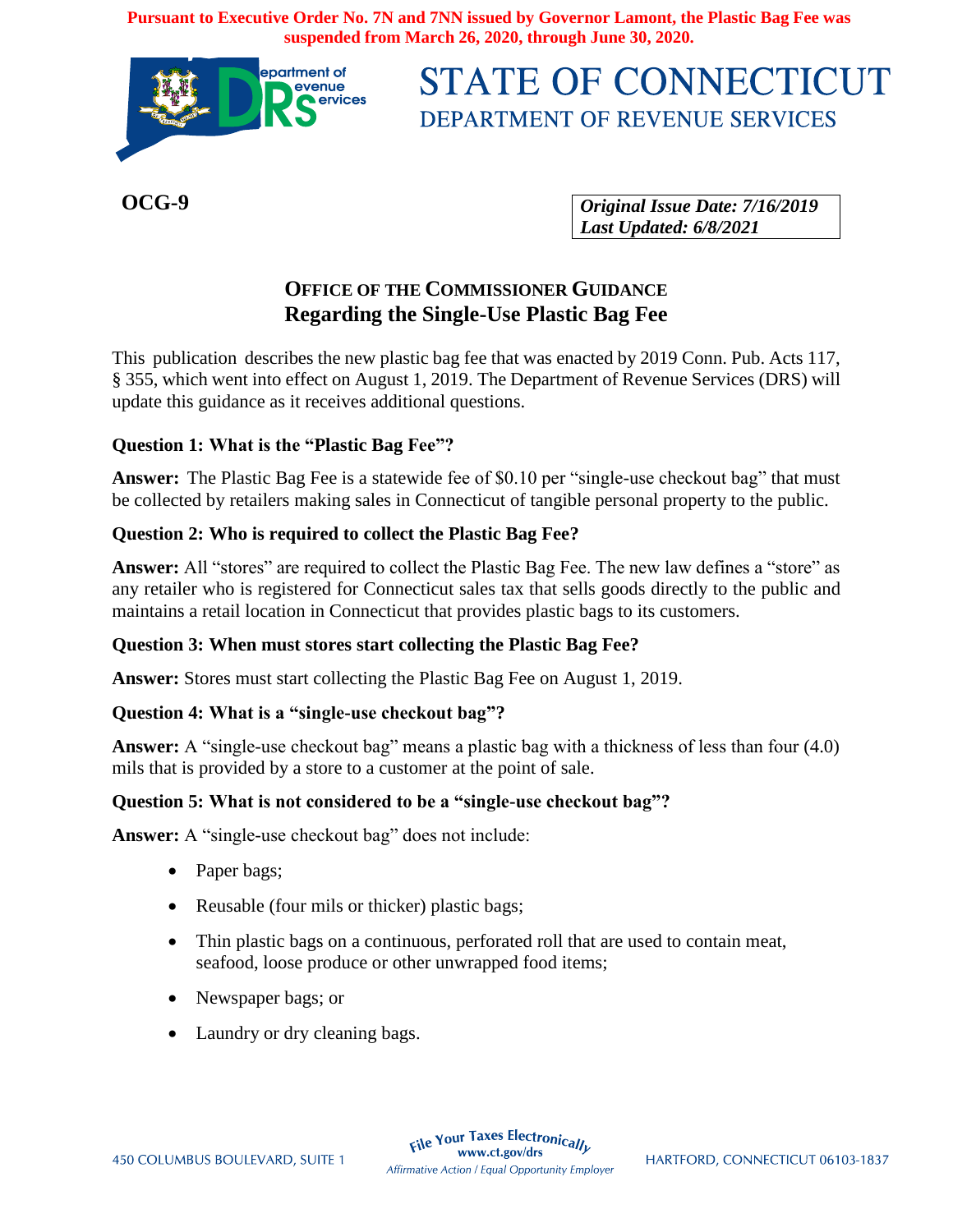# **Question 6: What if stores already charge a fee for their bags?** *(Answer updated on 8/9/19)*

**Answer:** If a store charges its own fee for a plastic bag, the store's fee would have to be in addition to the state Plastic Bag Fee. Any store charges for a paper bag or a plastic bag are subject to sales tax.

#### **Question 7: What if a store uses donated plastic bags?**

**Answer:** The imposition of the Plastic Bag Fee is based on the provision of a plastic bag to a customer, not on a store's purchase of plastic bags. As a result, even the use of donated bags would be subject to the Plastic Bag Fee if the donated bags are provided to customers as part of a sales transaction.

#### **Question 8: Are plastic bags provided by restaurants for take-out meals or to contain leftover meals being taken with customers considered single-use plastic checkout bags?**

**Answer:** Yes. Restaurants must collect the Plastic Bag Fee on each single-use plastic checkout bag that is provided to customers to take meals off the premises.

#### **Question 9: What if a store uses plastic bags for reasons other than sales transactions?**

**Answer:** The Plastic Bag Fee does not need to be collected if there is no sale to a customer. As a result, plastic bags used by a store for other purposes, such as providing promotional materials or offering free items unrelated to a sales transaction, are not subject to the Plastic Bag Fee.

#### **Question 10: What must a store include on the transaction receipts it provides to customers?**

**Answer:** The store must indicate the number of single-use plastic checkout bags provided and the total amount of the fee charged on any transaction receipt provided to a customer.

#### **Question 11: Is the Plastic Bag Fee included in gross receipts for purposes of the sales tax?**

**Answer:** No. Sales tax is not imposed on the single-use plastic checkout bag fee. However, any municipal charges for bags are subject to sales tax. See **Question 13**, below.

#### **Question 12: How does a store report the single-use plastic checkout bag fees it collected?** *(Answer updated on 9/5/19)*

**Answer:** Each store must report all Plastic Bag Fees it collects to DRS with its sales tax return under Conn. Gen. Stat. § 12-414, and remit such fees at the same time and in the same form and manner required under that section. The Plastic Bag Fees will be reported on a new Line 11a of the **Form OS-114**, *Connecticut Sales and Use Tax Return*, which is now available on the DRS website.

#### **Question 13: May municipalities pass their own ordinances regarding checkout bags?**

**Answer:** Yes. Municipalities may enact or enforce an ordinance concerning single-use plastic checkout bags, provided the ordinance is as restrictive or more restrictive as the state legislation.

In addition, municipalities may enact or enforce an ordinance concerning paper checkout bags, including, but not limited to, enabling each store to charge a fee for any such bag distributed to a customer.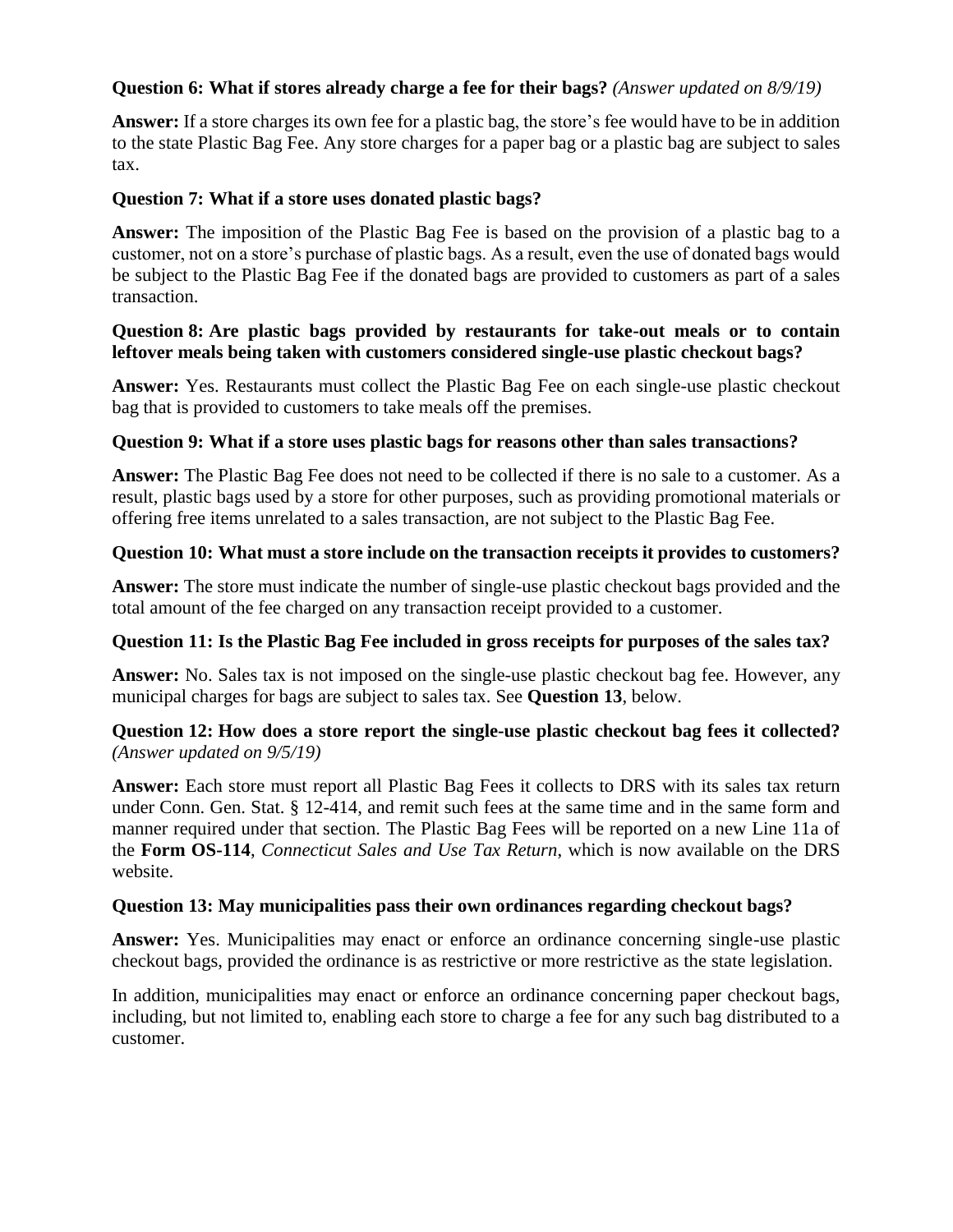Any municipal charges for a bag are subject to sales tax. If a municipality were to charge its own plastic bag fee, it would be in addition to the state plastic bag fee.

# **Question 14: Is there a ban on plastic bags?** *(Answer updated on 6/8/21)*

**Answer:** As of July 1, 2021, single-use plastic checkout bags are scheduled to be banned in the State of Connecticut. Municipalities may enact bans of plastic bags prior to that date. See **TSSB 2021-5**, *Single-Use Plastic Bag Fee to Sunset on June 30, 2021.*

**Question 15: Are mobile vendors required to collect the Plastic Bag Fee?** *(Question added on 7/25/19)*

**Answer:** Yes. Mobile vendors, such as food trucks, are considered "stores" that must collect the Plastic Bag Fee.

**Question 16: If customers bring their own plastic bags to a store, should the store collect the Plastic Bag Fee on those bags?** *(Question added on 7/25/2019)*

**Answer:** No. The Plastic Bag Fee is only imposed on plastic bags provided by a store, so no Plastic Bag Fee should be charged on any bags that customers bring to the store.

**Question 17: Must the Plastic Bag Fee be charged to customers who make purchases with Supplemental Nutrition Assistance Program (SNAP) or Special Supplemental Nutrition Program for Women, Infants and Children (WIC) benefits?** *(Question added on 7/25/2019)*

**Answer:** Yes, the Plastic Bag Fee must be charged for all customers. There is no exemption provided for customers who make purchases with SNAP or WIC benefits.

**Question 18: Must the Plastic Bag Fee be charged on biodegradable or compostable plastic bags?** *(Question added on 7/25/2019)*

**Answer:** The Plastic Bag Fee must be charged for all plastic bags that have a thickness of less than four mils. There is no exemption provided for biodegradable or compostable plastic bags.

#### **Question 19: Are vendors making sales at craft shows, flea markets, trade shows, antique shows, or fairs required to collect the Plastic Bag Fee?** *(Question added on 8/9/19)*

**Answer:** Yes, vendors who make sales at non-permanent locations, such as booths or tables at craft shows, flea markets, trade shows, antique shows, or fairs, must collect the fee on "single-use checkout bags" they provide to their customers. Persons who intend to sell at such a non-permanent location in Connecticut (even if only for one day) are "retailers" that must obtain a seller's permit.<sup>1</sup> A "store" that must collect the plastic bag fee is defined as any retailer who is registered for Connecticut sales tax that sells goods directly to the public and maintains a retail location in Connecticut that provides plastic bags to its customers. A retailer's "store" can be any location where the retailer sells their goods, whether in a permanent place of business, a mobile place of business, or a booth or table at a non-permanent location like a craft show, flea market, trade show, antique show, or fair.

**Additional Questions Regarding the Single-Use Plastic Bag Fee:** Send an email to the DRS Legal Division at [legal.division@po.state.ct.us](mailto:legal.division@po.state.ct.us)

 $\overline{\phantom{a}}$ 

<sup>1</sup> Se[e https://portal.ct.gov/DRS/Sales-Tax/Vendors-at-Flea-Markets](https://portal.ct.gov/DRS/Sales-Tax/Vendors-at-Flea-Markets)